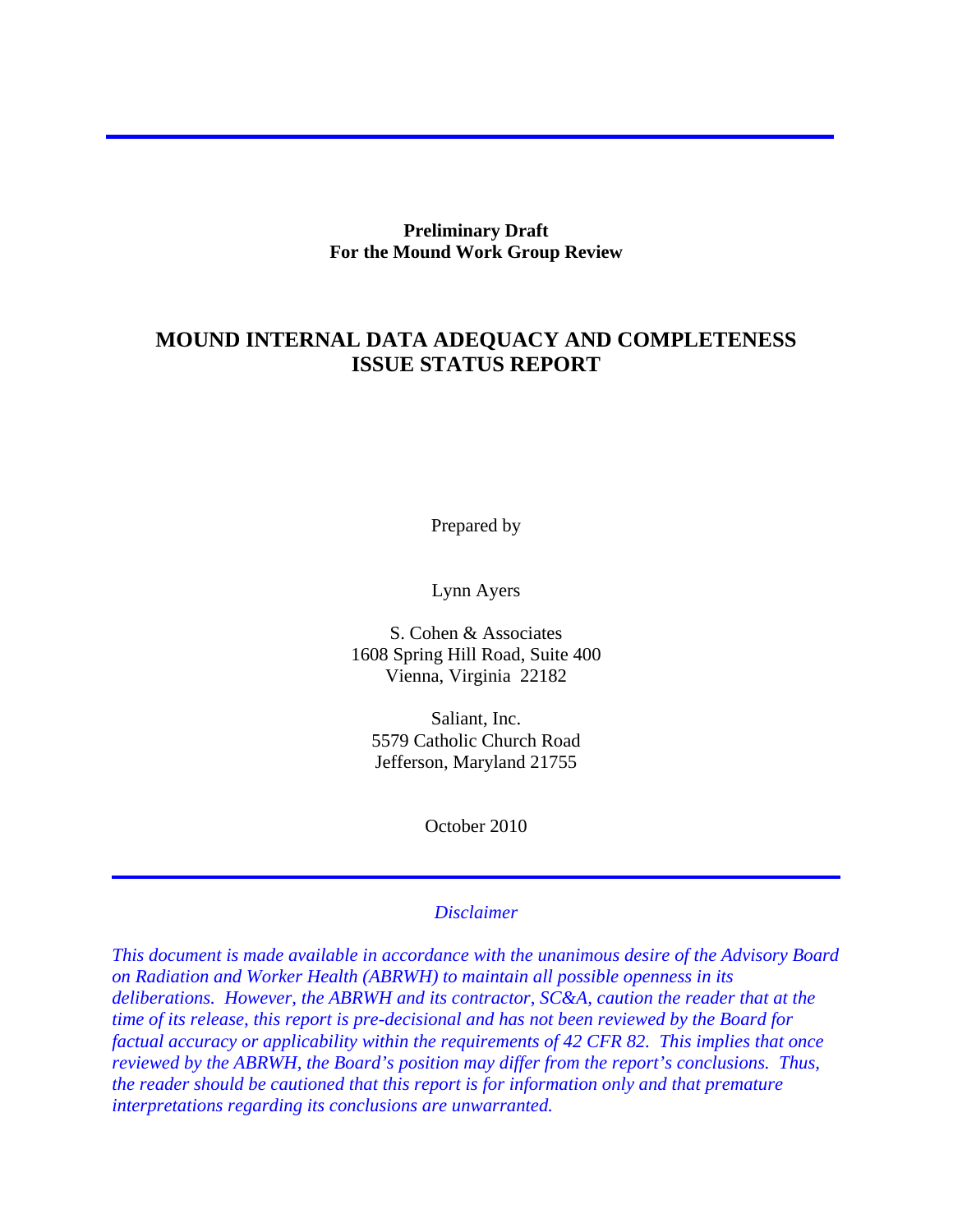| <b>Effective Date:</b> | Revision No. | Document Description:       | Page No.    |
|------------------------|--------------|-----------------------------|-------------|
| October 4. 2010        | $0$ – Draft  | Draft Status Report – Mound | Page 2 of 7 |

| S. Cohen & Associates:                                                                               | Document Description:<br>Draft Status Report - Mound |  |
|------------------------------------------------------------------------------------------------------|------------------------------------------------------|--|
| <b>Technical Support for the Advisory Board on</b><br><b>Radiation &amp; Worker Health Review of</b> | <b>Effective Date:</b><br>Draft – October 4, 2010    |  |
| <b>NIOSH Dose Reconstruction Program</b>                                                             | Revision No. 0 (Draft)                               |  |
| <b>MOUND INTERNAL DATA ADEQUACY AND</b><br><b>COMPLETENESS ISSUE STATUS REPORT</b>                   | Page 2 of 7                                          |  |
| Task Manager:                                                                                        | Supersedes:                                          |  |
| Date:<br>Joseph Fitzgerald                                                                           | N/A                                                  |  |
| Project Manager:                                                                                     |                                                      |  |
| Date:<br>John Mauro, PhD, CHP                                                                        |                                                      |  |

#### **Record of Revisions**

| <b>Revision</b> | <b>Effective</b> | <b>Description of Revision</b> |  |
|-----------------|------------------|--------------------------------|--|
| <b>Number</b>   | Date             |                                |  |
| $0$ (Draft)     | 10/04/2010       | Initial issue                  |  |
|                 |                  |                                |  |
|                 |                  |                                |  |
|                 |                  |                                |  |
|                 |                  |                                |  |
|                 |                  |                                |  |
|                 |                  |                                |  |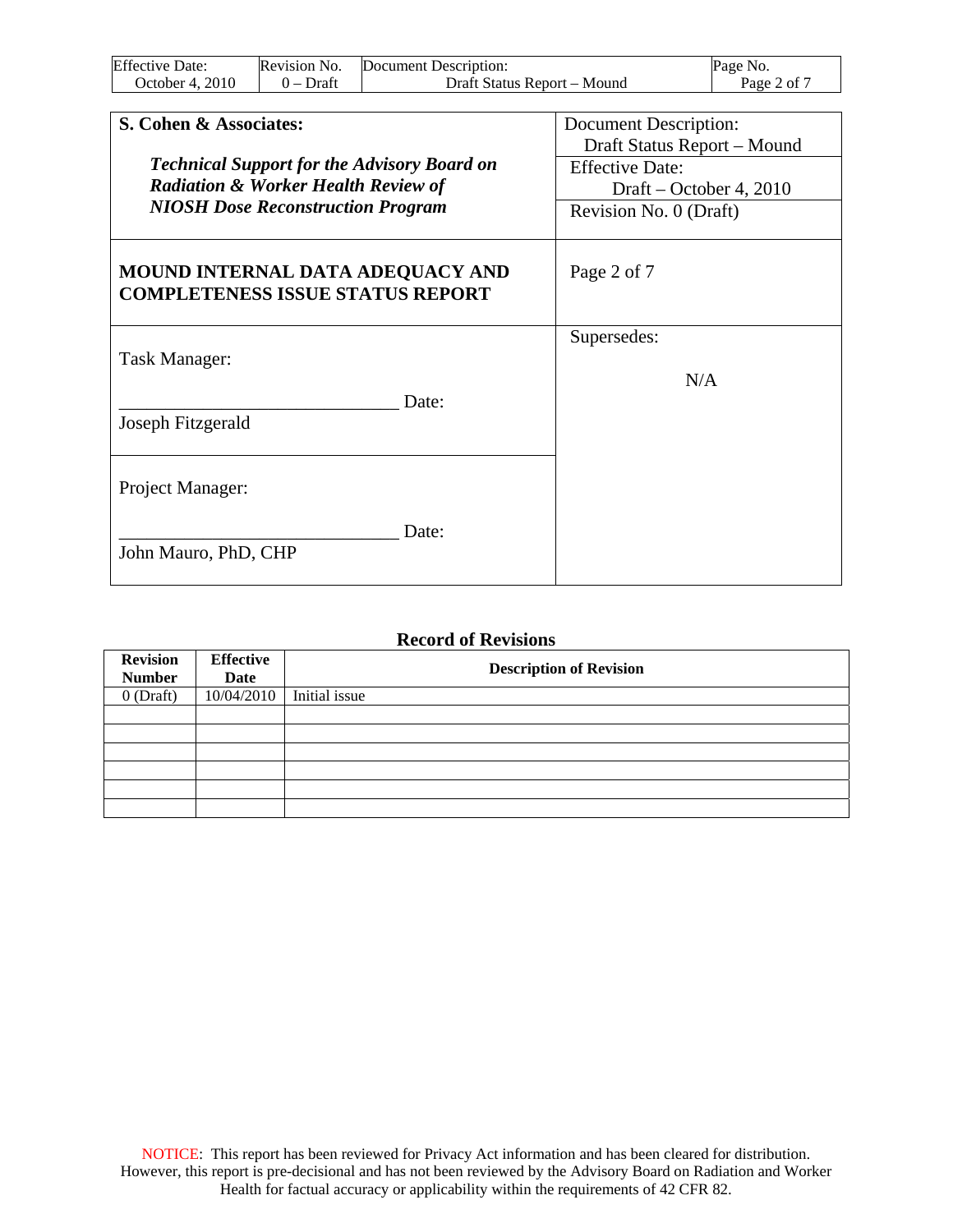| <b>Effective Date:</b> | Revision No. | Document Description:       | Page No.    |
|------------------------|--------------|-----------------------------|-------------|
| October 4, 2010        | 0 – Draft    | Draft Status Report – Mound | Page 3 of " |

## **1.0 INTRODUCTION**

Upon release of *Mound Internal Dosimetry Data Adequacy and Completeness* (SC&A 2010), questions were raised regarding the resolution status of all matrix items associated with Mound internal dosimetry. At the request of the Mound Work Group, SC&A has reviewed several earlier papers to determine which issues have been resolved or closed, which open concerns merit further consideration in the Special Exposure Cohort (SEC) review, and which issues are relevant to the Site Profile and the dose reconstruction process, rather than the SEC evaluation.

The review encompassed internal dosimetry concerns from the *Mound Composite Matrix* (SC&A 2008), five SC&A papers presented to the Work Group in 2009 (SC&A 2009a–2009e), and the most recent paper (SC&A 2010). A complete list of reference documents is provided in Section 3.0. A brief description was prepared for each major discussion point in the 2009 internal dosimetry papers, and notations were made to indicate the matrix item, resolution status, and discussion of the issue in SC&A 2010. The open items that were not covered in SC&A 2010 were reviewed for their pertinence to the SEC evaluation or the Site Profile.

Results of this review are tabulated in Section 2.0. Table 1 lists the remaining open SEC issues that were not thoroughly discussed in SC&A 2010. Table 2 lists several issues raised in the context of the SEC review that are applicable to the Site Profile.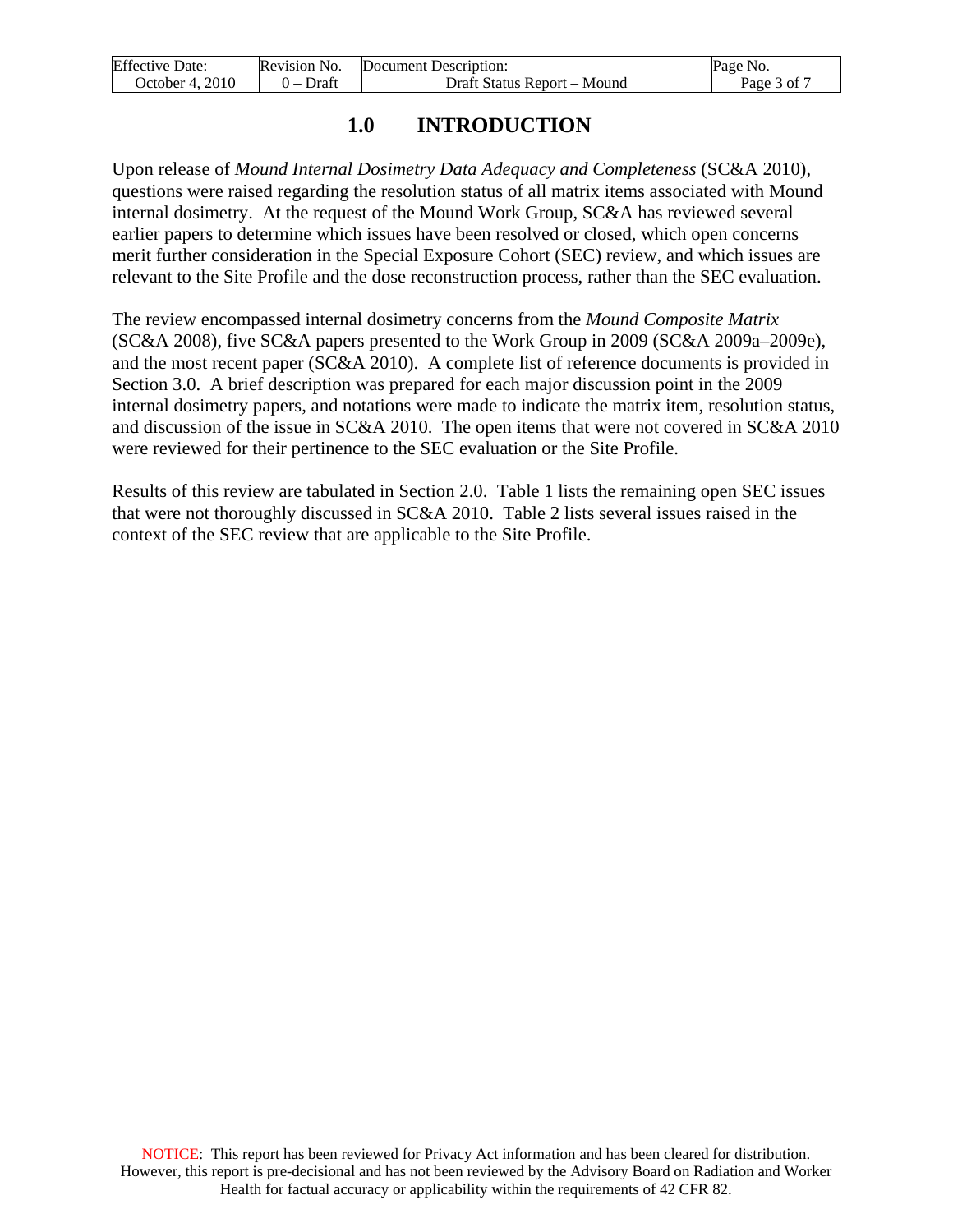| <b>Effective Date:</b> | Revision No. | Document Description:       | Page No.    |
|------------------------|--------------|-----------------------------|-------------|
| October 4, 2010        | $0$ – Draft  | Draft Status Report – Mound | Page 4 of 7 |

# **2.0 ISSUE STATUS**

### **Table 1: Open SEC Issues Not Addressed in SC&A 2010**

| <b>SC&amp;A Document/Reference</b>                                                                                                                                     | <b>Issue Description</b>                                                                                                                                                                                                                                                                                                                                                                                                                                                                                                                                                |    |  |
|------------------------------------------------------------------------------------------------------------------------------------------------------------------------|-------------------------------------------------------------------------------------------------------------------------------------------------------------------------------------------------------------------------------------------------------------------------------------------------------------------------------------------------------------------------------------------------------------------------------------------------------------------------------------------------------------------------------------------------------------------------|----|--|
| SC&A 2009a, Section 3.1                                                                                                                                                | Uncertainties and low recovery for Polonium bioassay procedures                                                                                                                                                                                                                                                                                                                                                                                                                                                                                                         | 11 |  |
| SC&A 2009a, Section 3.2<br>Partial coverage in SC&A<br>2010 (gross alpha and anion<br>exchange)                                                                        | Thorium bioassay data<br>Uncertainties and concerns regarding analytical methods prior<br>$\circ$<br>to 1970. No specific procedure 1959-1967.<br>Procedures not evaluated for effectiveness or plausibility.<br>O<br>Radium daughter analysis of limited value - cannot assume<br>$\circ$<br>equilibrium.<br>Thorium urinalysis and modeling.<br>$\circ$<br>Unusual forms of thorium (YY).<br>$\circ$                                                                                                                                                                  | 11 |  |
| SC&A 2009a, Section 3.3                                                                                                                                                | Use of surrogate radionuclides in the absence of isotope-specific<br>bioassay data<br>Pa-231 determination from Th-227 and Ra-223.<br>$\circ$<br>Ac-227 and Th-228 determination from differential decay of<br>$\circ$<br>radium daughters.                                                                                                                                                                                                                                                                                                                             | 11 |  |
| SC&A 2009a, Section 3.5<br>Partial coverage in SC&A<br>2010 (isotopes, lack of data,<br>gross alpha). Solubility and<br>procedure issues are not<br>covered in detail. | Uranium bioassay adequacy<br>Multiple isotopes and compounds of varied solubility were<br>$\circ$<br>handled.<br>Uncertainty regarding procedure.<br>$\circ$                                                                                                                                                                                                                                                                                                                                                                                                            | 11 |  |
| SC&A 2009a, Section 3.7<br>Brief mention in SC&A 2010                                                                                                                  | Price-Anderson Amendments Act – remaining issues<br>Lacked capability to monitor for all radionuclides present.<br>O<br>Lacked radiological characterization data and appropriate<br>$\circ$<br>guidance for supervisors and HPs to assess bioassay needs.<br>RWP bioassay requirements did not include all isotopes of<br>concern for the work activity.<br>Failed to obtain, analyze, and/or obtain vendor analysis of<br>O<br>bioassay samples in timely manner. Potential for missed dose<br>if follow-up cannot be confirmed. [Absorbed from Matrix<br>Item $21.1$ | 11 |  |
| SC&A 2009b, Section 3.6                                                                                                                                                | Other radionuclide data (SC&A data comparison)<br>~95% of data found for selected individuals was collected in<br>$\circ$<br>1990 and later. Pre-1990 results included uranium, thorium,<br>and curium.<br>Majority of pre-1990 results not available in MESH.<br>O<br>Data comparison was difficult - units and radionuclides did not<br>O<br>always match (e.g., monitoring daughter to evaluate parent).<br>Volume corrections were not possible in many cases.<br>$\circ$                                                                                           | 12 |  |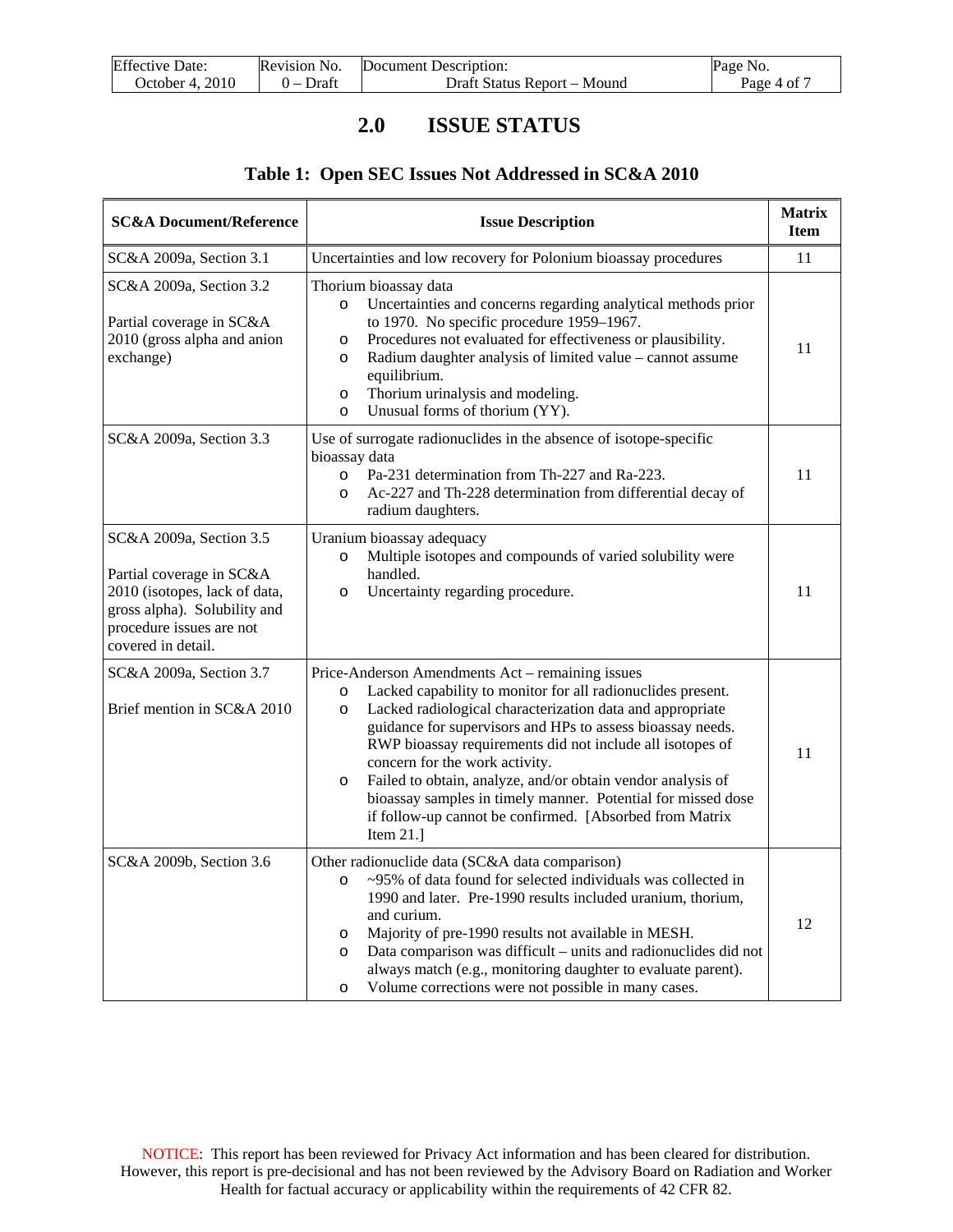| <b>Effective Date:</b> | Revision No. | Document Description:       | Page No.    |
|------------------------|--------------|-----------------------------|-------------|
| October 4. 2010        | $0$ – Draft  | Draft Status Report – Mound | Page 5 of 7 |

|  |  |  |  | Table 1: Open SEC Issues Not Addressed in SC&A 2010 |
|--|--|--|--|-----------------------------------------------------|
|--|--|--|--|-----------------------------------------------------|

| <b>SC&amp;A Document/Reference</b>    | <b>Issue Description</b>                                                                                                                                                                                                                                                                                                                                                                                                                                                                                                             |       |  |
|---------------------------------------|--------------------------------------------------------------------------------------------------------------------------------------------------------------------------------------------------------------------------------------------------------------------------------------------------------------------------------------------------------------------------------------------------------------------------------------------------------------------------------------------------------------------------------------|-------|--|
| SC&A 2009c, Section 4.6               | Secondary/Other radionuclide data (MJW evaluation)<br>Some results were not associated with a name, social security<br>$\circ$<br>number, or HP number.<br>Results with no units.<br>$\circ$<br>Result attributed to 2 or 3 different radionuclides.<br>$\Omega$<br>Information was poorly documented, often approximate at best.<br>$\circ$<br>Questionable use of surrogate bioassay.<br>$\circ$<br>Inconsistent/conflicting interpretation.<br>$\circ$<br>Insufficient data to determine need for Phase II assessment.<br>$\circ$ | 12    |  |
| SC&A 2009c, Section 4.0               | Tritium logbooks are missing for 1976 and 1977 (MJW evaluation)<br>HTO dose data are available in MESH; the raw bioassay data<br>$\circ$<br>are missing.<br>Can't apply NIOSH model for estimating tritide dose without<br>$\circ$<br>the bioassay data.                                                                                                                                                                                                                                                                             | 12    |  |
| SC&A 2009d<br>SC&A 2009e, Section 3.3 | Interpretation of tritium bioassay data and exposure to stable<br>$\Omega$<br>metal tritides.<br>Unresolved concerns regarding feasibility of dose<br>$\circ$<br>reconstruction for STCs.<br>Can't appreciate scope of tritium program without classified<br>$\circ$<br>references.                                                                                                                                                                                                                                                  | 6     |  |
| SC&A 2009a, Section 3.6<br>SC&A 2009d | Tritium bioassay data adequacy<br>Don't have algorithm for early dose calculations.<br>$\circ$<br>Compounds other than HTO were apparently not considered<br>$\circ$<br>in bioassay.                                                                                                                                                                                                                                                                                                                                                 | 6, 11 |  |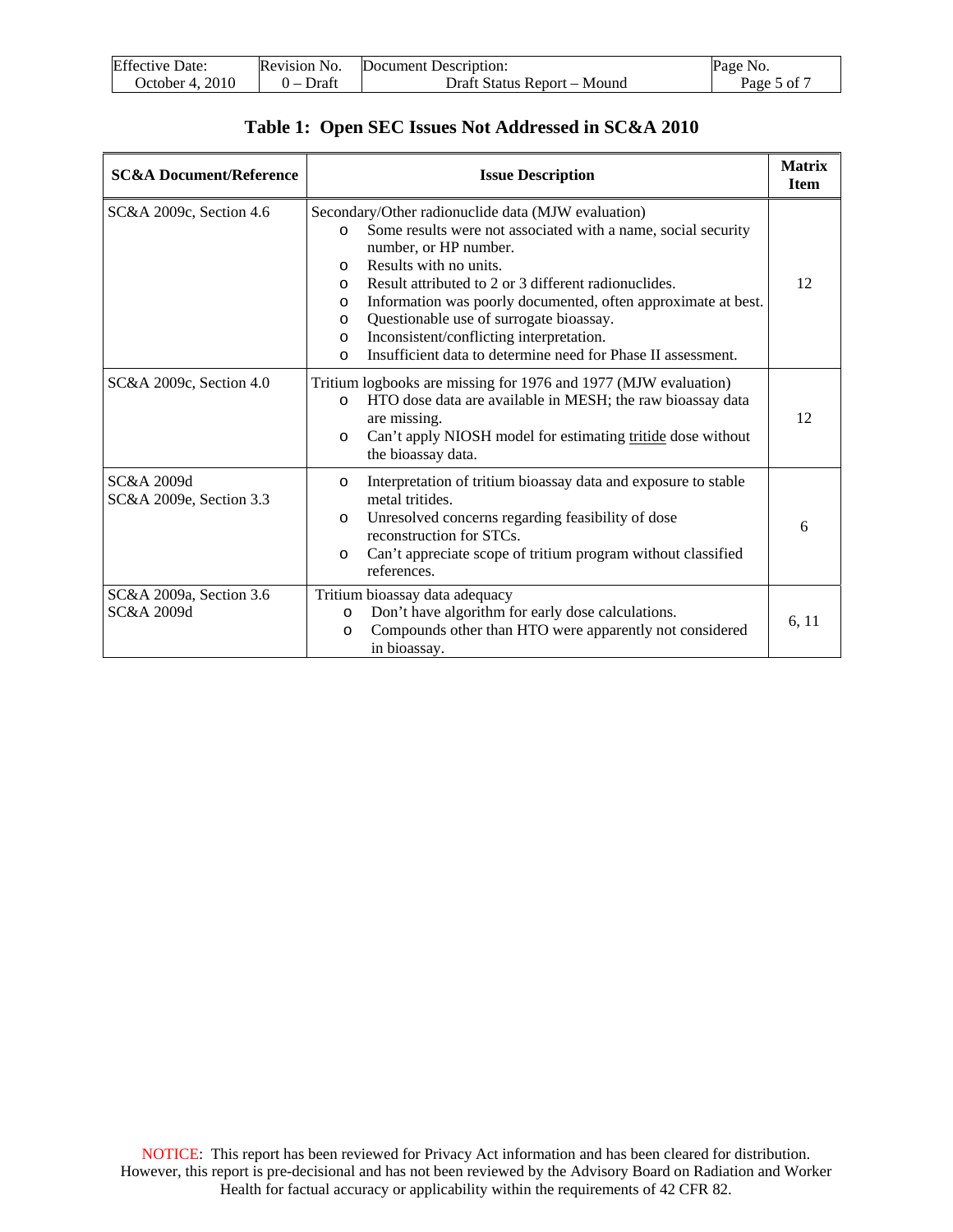| <b>Effective Date:</b> | Revision No. | Document Description:       | Page No.    |
|------------------------|--------------|-----------------------------|-------------|
| October 4. 2010        | $0$ – Draft  | Draft Status Report – Mound | Page 6 of 7 |

### **Table 2: Site Profile Issues**

| <b>SC&amp;A Document / Reference</b> | <b>Issue description</b>                                                                                                                                                                                                                                                                                                                       |  |  |
|--------------------------------------|------------------------------------------------------------------------------------------------------------------------------------------------------------------------------------------------------------------------------------------------------------------------------------------------------------------------------------------------|--|--|
| SC&A 2009b, Section 3.1              | Plutonium data comparison – some gaps in all sources<br>Need to check all sources to get complete history for individual                                                                                                                                                                                                                       |  |  |
| SC&A 2009b, Section 3.2              | Polonium data comparison – some gaps in all sources<br>Need to check all sources to get complete history for individual                                                                                                                                                                                                                        |  |  |
| SC&A 2009b, Section 3.3              | Fecal bioassay data:<br>Few results in PURECON – poor overlap w/logbooks.<br>$\circ$<br>Majority of data is missing from individual exposure files.<br>$\circ$<br>Most data are available in logbooks or could be estimated from urine<br>$\Omega$<br>bioassay, but may not be accessible to personnel performing dose<br>reconstruction.      |  |  |
| SC&A 2009b, Section 3.4              | Tritium (HTO) data comparison:<br>Two individuals from SC&A's data completeness evaluation had<br>$\circ$<br>bioassay data that were not reflected in MESH tritium dose data; one<br>of these individuals had positive results.<br>Extent of problem is unknown, because a comprehensive data<br>$\circ$<br>comparison has not been completed. |  |  |
| SC&A 2009b, Section 3.5              | In-vivo data – database is incomplete                                                                                                                                                                                                                                                                                                          |  |  |